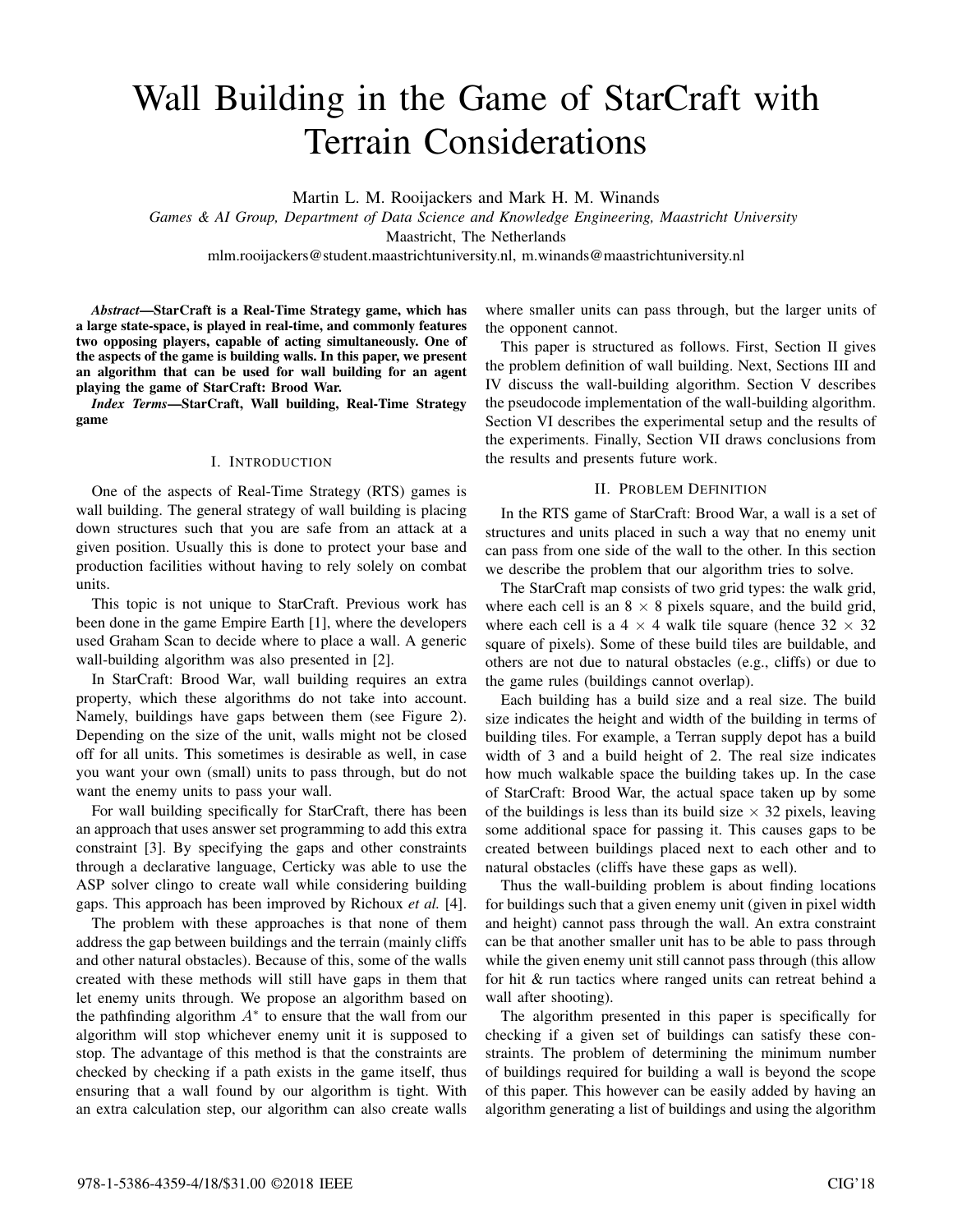presented in this paper to check if those buildings can form a wall, until a suitable combination of buildings is found.

#### III. APPROACH



Fig. 1. Example of a wall found using the wall-building algorithm. Choke point is indicated with a red line and a purple circle.

In our approach we use a wall to seal off a choke point. A *choke point* is a location on the map (terrain) that connects two regions [5] (see also Figure 1). If a wall is built near this choke point, then the two regions of the choke point are separated (no longer reachable by ground units).

Since both buildings and units can be used in a wall, we use the term structure to indicate a part of a wall (either a building or a unit). The first part of the wall-building algorithm requires a way to generate a set of structure locations, which can potentially form a wall. In the game of StarCraft, units and buildings cannot overlap, buildings cannot overlap with unsuitable ground and units cannot overlap with unwalkable ground. We use a depth-first search algorithm to determine possible structure locations. At the initial depth, the algorithm places a structure close to the choke point. After selecting a location for the first structure, the next depth includes a new structure that is placed adjacent to any of the structures already placed. This is done because a wall should not contain a gap. Therefore each building and unit is adjacent to at least one other building or unit. This process continues until all structures have been placed.

Each time that the placement algorithm placed all structures (reached maximum depth), the validation algorithm checks if the placement of the structures forms a wall. Determining if a set of structures forms a wall requires checking if there is a path that goes from one side of the choke point to the other side that passes through the choke point that is supposed to be walled of. For this we compare two different methods. In both methods we limit the search to a  $16\times16$  build grid around the choke point to ensure that all possible paths have to go through the choke point that is supposed to be walled of. The first method that we use is a flood fill starting from one side of the choke point. If the flood fill reaches the other side of the choke point then the algorithm will generate the next set of possible structure locations which can potentially form a wall. The second method is the  $A^*$  algorithm. The  $A^*$  algorithm tries to reach the other side of the wall based on heuristic search instead of a brute force approach like flood fill.

#### IV. WALL-BUILDING ALGORITHM

The wall-building algorithm used to calculate a wall is based on a depth-first search approach to find possible structure placements combined with flood fill or  $A^*$  to check if a structure placement is a wall. Just like the declarative programming approach from Certicky [3], we construct a  $16\times16$  grid around a choke point (see Section III for the definition of a choke point). Besides the choke point location, the algorithm also requires the list of buildings and units available to create the wall.

The wall placement algorithm starts off with no structures placed (depth-first search at a depth of 0). At this point (depth) the algorithm will pick one of the possible structures and place it down at a location close to the choke point. Determining a possible location is performed by checking if every tile occupied is buildable (if it is a building) or walkable (if it is a unit). After the initial placement, the wall placement algorithm places the next structure adjacent to the initial structure. This adjacency is 8-ways (horizontal, vertical, and diagonal). Every next structure from this point is then placed adjacent to at least one of the structures already placed. This process continues until all available structures have been placed.

Once all structures are placed (at the leaf node), the algorithm starts a flood fill or  $A^*$  from a tile on one side of the wall. Both the flood fill and  $A^*$  algorithm try to reach a tile on the other side of the choke point by passing through the choke point. If successful, the current placement of structures is not a wall. In this case the depth-first search backtracks and tries a different placement of structures. Besides walkable gaps on the tiles not covered by the structure, the flood fill and  $A^*$  can also pass between gaps formed by buildings (see also Figure 2). Each building has a certain number of pixels as a gap on each side (top, bottom, left, and right). When a side of a building is adjacent to the side of another building, the corresponding sides combine the pixel values.

The algorithm used by Certicky *et al.* [3] did not take into account that two buildings placed diagonally also create a gap. Thus this algorithm sometimes misses a possible wall, because it does not take the gap into account (see also http://wiki. teamliquid.net/starcraft/Walling).

The algorithm from Richoux *et al.* [4] does not take the terrain (cliffs and other natural obstacles) into account. These terrain features have gap values as well. Although the gap values of buildings are known, it is not yet known what the exact gap values of all terrain features are. Therefore, our algorithm uses the walk grid to calculate if a unit can fit through the gap of a building and a cliff or other terrain feature. Even though the gap size is not known, the Brood War API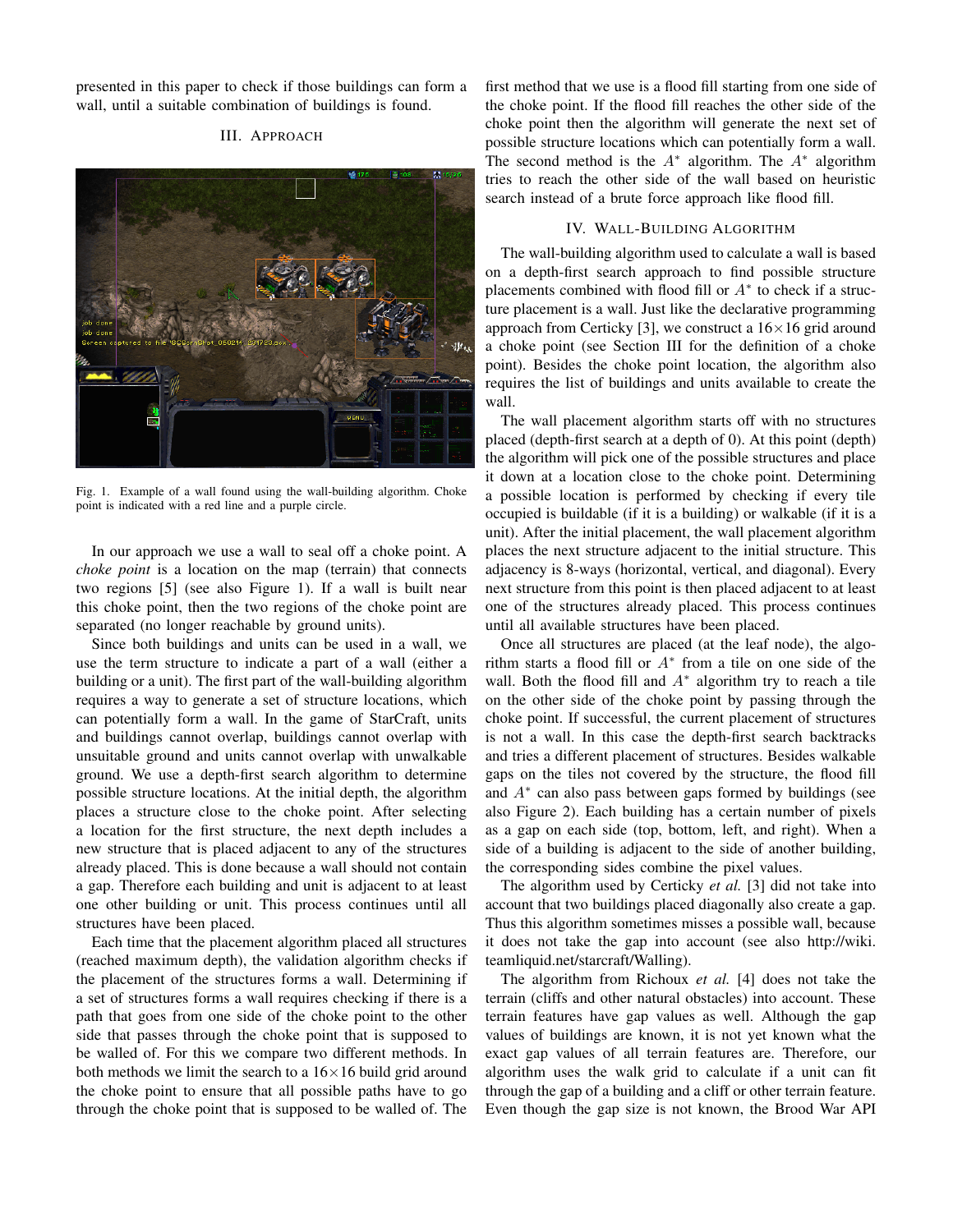

Fig. 2. Gaps between Terran buildings in pixels. The numbers indicate the size of the gaps in pixels. Picture taken from teamliquid wiki.

does give information about which tile can be walked on. Thus instead of calculating the gap between a building and a cliff, we instead take the total number of walkable tiles between a building and a cliff. This is then multiplied by the pixel size of a walkable tile ( $8 \times 8$ , see Section II). This estimation is an upper bound to the gap size, so the walls created with this estimation will stop the unit it is supposed to stop. However, if the actual gap is smaller than the estimation, our algorithm might miss a possible wall. Determining the exact gap size when terrain is involved is left for future work.

The exact details of this process is an implementation detail. The code for the wall building can be found at https://github. com/MartinRooijackers/LetaBot.

## V. IMPLEMENTATION

The wall-building algorithm requires a choke point, a tile on one side of the choke, a tile at the other side of the choke and a list of structures. The other information about buildable and walkable locations can be derived from the BWAPI. This pseudocode gives a high level overview of the implementation for a StarCraft agent.

The wall-building algorithm requires the following input:

- *S*: a list of structures, each containing its width and height
- *B*: a list of structures already placed, each containing its width and height and  $(x, y)$  position
- *choke*: tile location of a choke point
- *sTile*: start location of the flood fill
- *eTile*: end location of the flood fill

• *Enemy*: (width, height) tuple indicating the size of the unit that should not be able to pass through the wall

The algorithm is split into two components: the wall placement algorithm that determines valid structure locations and a wall validation algorithm that checks if these locations form a wall. The second step can be performed by either  $A^*$  or flood fill. The wall placement algorithm is given in the pseudocode below (see Algorithm 1). The algorithm starts with calling the WALLIN function with the parameters mentioned above. This function calls STRUCTUREPLACEMENT, which uses depth-first search to place the structures. As long as a structure needs to be placed, the algorithm uses the VALIDLOC function to determine a place to put the building or the unit. This process is repeated until all structures are placed. Once all structures are placed, the algorithm checks whether the structure placement is a wall with the CHECKWALL function. Two variants of this function have been implemented by either using a flood fill or  $A^*$ .

Algorithm 1 WallPlacement

|     | 1: <b>procedure</b> $\text{WALLIN}(S, chose, sTile, eTile)$              |  |  |  |  |
|-----|--------------------------------------------------------------------------|--|--|--|--|
| 2:  | StructurePlacement $(0, S, \emptyset, choice, sTile, eTile, Enemy)$      |  |  |  |  |
| 3:  | end procedure                                                            |  |  |  |  |
| 4:  |                                                                          |  |  |  |  |
|     | 5: procedure<br>STRUCTUREPLACE-                                          |  |  |  |  |
|     | $MENT(depth, S, B, choke, sTile, eTile, Enemy)$                          |  |  |  |  |
| 6:  | if $size(S) = 0$ then<br>$\rhd$ all structures placed                    |  |  |  |  |
| 7:  | for all $x \in \{choke_x - 8, \ldots, choke_x + 7\}$ do                  |  |  |  |  |
| 8:  | for all $y \in \{choke_y - 8, \ldots, choke_y + 7\}$ do                  |  |  |  |  |
| 9:  | Visited $(x, y) \leftarrow$ False $\triangleright$ clear last flood fill |  |  |  |  |
| 10: | end for                                                                  |  |  |  |  |
| 11: | end for                                                                  |  |  |  |  |
| 12: | is Wall $\leftarrow$ CheckWall(sTile, eTile, Visited, Enemy)             |  |  |  |  |
| 13: | if is $Wall = false$ then                                                |  |  |  |  |
| 14: | <b>return</b> $\triangleright$ This is not a wall in, generate a new     |  |  |  |  |
|     | structure location                                                       |  |  |  |  |
| 15: | end if                                                                   |  |  |  |  |
| 16: | if is $Wall = true$ then return                                          |  |  |  |  |
| 17: | Output/Store current structure locations and                             |  |  |  |  |
|     | end algorithm                                                            |  |  |  |  |
| 18: | end if                                                                   |  |  |  |  |
| 19: | end if                                                                   |  |  |  |  |
| 20: | for all $x \in \{choke_x - 8, \ldots, choke_x + 7\}$ do                  |  |  |  |  |
| 21: | for all $y \in \{choke_y - 8, \ldots, choke_y + 7\}$ do                  |  |  |  |  |
| 22: | <b>if</b> ValidLoc $(x, y, S_0, depth)$ then                             |  |  |  |  |
| 23: | StructurePlacement( $depth + 1, S \setminus S_0, B \cup$                 |  |  |  |  |
|     | $\{(S_0, x, y)\}, choke, sTile, eTile, Enemy)$                           |  |  |  |  |
| 24: | end if                                                                   |  |  |  |  |
| 25: | end for                                                                  |  |  |  |  |
| 26: | end for                                                                  |  |  |  |  |
|     | 27: end procedure                                                        |  |  |  |  |

The VALIDLOC function (see Algorithm 2) checks whether a building can be placed at a certain location. Since a wall requires all buildings to be adjacent, this function also checks whether the build location is adjacent to another location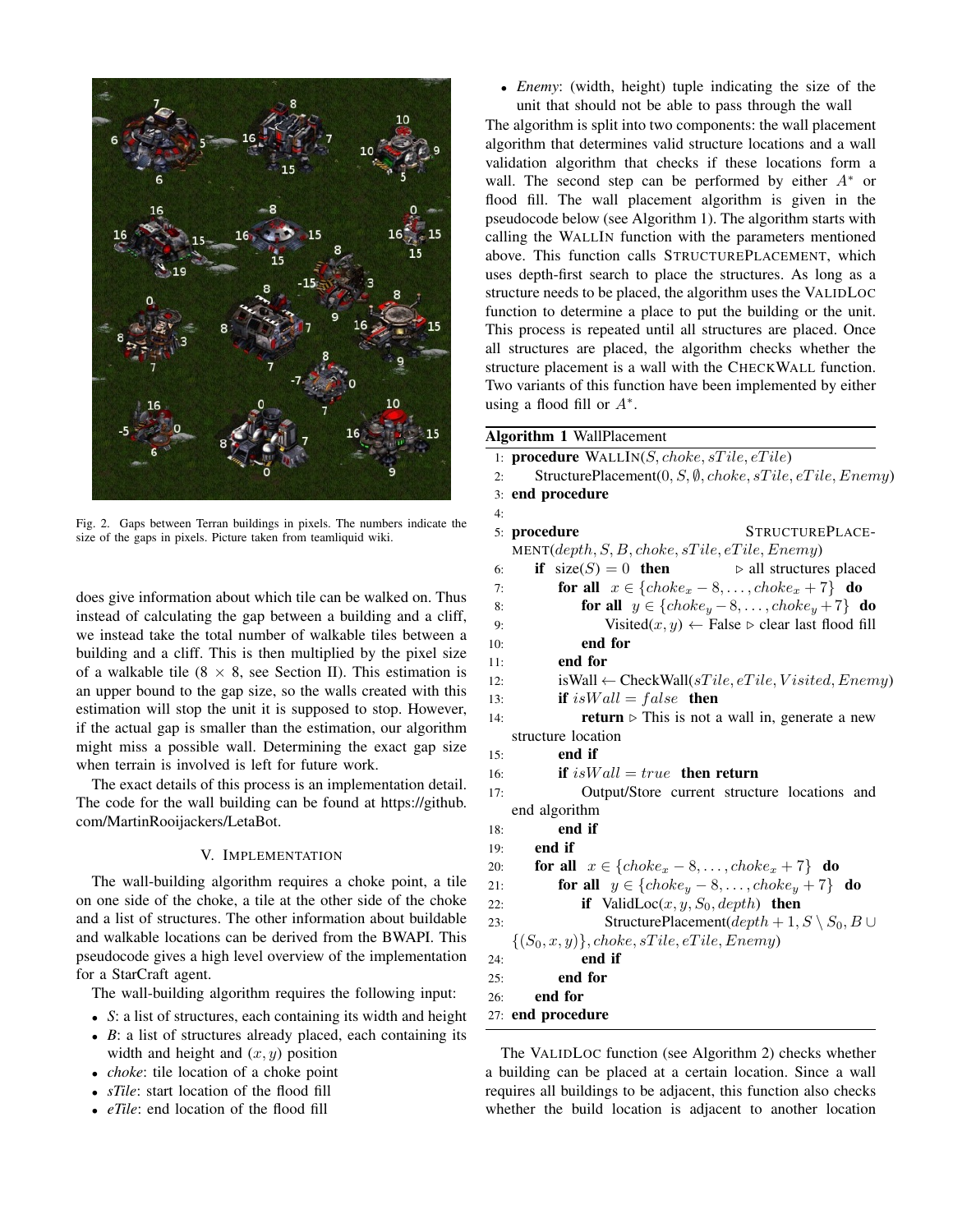already occupied. The only exception is the first building, since it cannot be adjacent to anything yet.

|     | Algorithm 2 ValidLoc                                                      |  |  |  |  |
|-----|---------------------------------------------------------------------------|--|--|--|--|
|     | 1: <b>procedure</b> $\text{VALIDLOC}(x, y, struct, depth)$                |  |  |  |  |
| 2:  | $Adjacent \leftarrow False$                                               |  |  |  |  |
|     | for all $xTile \in \{x, \ldots, x + (struct_w - 1)\}$ do<br>3:            |  |  |  |  |
|     | for all $yTile \in \{y, \ldots, y + (struct_h - 1)\}\)$ do<br>4:          |  |  |  |  |
| 5:  | if Occupied $(x, y) = True$ then $\triangleright$ BWAPI                   |  |  |  |  |
|     | function                                                                  |  |  |  |  |
| 6:  | return False                                                              |  |  |  |  |
| 7:  | end if                                                                    |  |  |  |  |
| 8:  | if Tile adjacent to other structure then<br>▷                             |  |  |  |  |
|     | 8-way                                                                     |  |  |  |  |
| 9:  | $Adjacent \leftarrow True$                                                |  |  |  |  |
| 10: | end if                                                                    |  |  |  |  |
| 11: | end for                                                                   |  |  |  |  |
| 12: | end for                                                                   |  |  |  |  |
| 13: | if $Adjacent = False \wedge depth \neq 0$ then $\triangleright$ adjacency |  |  |  |  |
|     | check                                                                     |  |  |  |  |
| 14: | return False                                                              |  |  |  |  |
|     | end if<br>15:                                                             |  |  |  |  |
|     | 16: return True                                                           |  |  |  |  |
|     | 17: end procedure                                                         |  |  |  |  |

There are two ways to implement the CHECKWALL function used in the wall placement algorithm. The first option is to use the flood-fill algorithm. The second option is to use the  $A^*$  algorithm. Both algorithms use information from the BWAPI to determine if a position is invalid. If a position is invalid, it cannot be traversed. An invalid position is a position where:

- The *x* or *y* position is outside of the map.
- The *x* or *y* position is outside of the  $16 \times 16$  grid.
- The gap between buildings is not large enough (see Figure 2).

Hence, a valid position is a position on the map that does not have these characteristics. The flood-fill algorithm uses 8 directional movements. For the implementation of  $A^*$ , we use the Manhattan distance heuristic. Since the standard variant of the algorithms are used, the pseudocode is not reproduced here. The implementation details can be found in the source code.

#### VI. EXPERIMENTS

# *A. Setup*

In the first experiment of this paper, we investigated the computing time of the wall-building algorithm. For this, we have used the standard "1 barracks  $+ 2$  supply depots" to wall off the starting location. This configuration is the standard build order that is used in professional games where the Terran player wants to protect the starting location from rush strategies. We picked four CIG maps from the 2017 tournament and one from the general CIG map pool. The maps we selected are:

- Hitchhiker 1.1
- Tau Cross 1.1
- Neo Aztec 2.1
- Andromeda 1.0
- Python 1.3

We have run the test on each map 20 times. The mean running time of the flood fill and  $A^*$  variant of the algorithm can be found in Table I. The table reveals that  $A^*$  decreases the computation time considerably. The standard deviation can be found in Table II. It shows that if our algorithm finds a wall, it will do so quickly. However, if a wall does not exist, our algorithm will try all possibilities, which causes the high deviation.

| Map/Algorithm  | Flood Fill         | A*    |
|----------------|--------------------|-------|
| Hitchhiker 1.1 | 11.6s              | 6.5s  |
| Tau Cross 1.1  | 2.6s               | 1.7s  |
| Neo Aztec 2.1  | 0.6s               | 0.7s  |
| Andromeda 1.0  | 4.3s               | 3.3s  |
| Python 1.3     | $\overline{15.3s}$ | 11.4s |

TABLE I RUNNING TIME OF EACH ALGORITHM VARIANT IN SECONDS. AVERAGE OF 20 EXPERIMENT RUNS.

| Map/Algorithm  | Flood Fill |      |
|----------------|------------|------|
| Hitchhiker 1.1 | 11.0s      | 5.8s |
| Tau Cross 1.1  | 1.3s       | 0.6s |
| Neo Aztec 2.1  | 0.07s      | 0.7s |
| Andromeda 1.0  | 2.6s       | 0.2s |
| Python 1.3     | 14.4s      | 9.5s |

TABLE II

STANDARD DEVIATION FROM THE RUNNING TIME OF EACH ALGORITHM VARIANT IN SECONDS.

We have used this algorithm to give our StarCraft agent LETABOT the capability to build a wall in order to stop a rush build. Such rush builds are used by professional StarCraft player and bots. Our wall-building algorithm was first used in the CIG 2014 tournament. It has been used in every major StarCraft AI tournament ever since. The effect of the wall placement is especially notable when our agent plays against a rush build, which is a popular strategy in the StarCraft AI tournament. We got the following notable tournament results with the help from this wall-building algorithm:

- CIG 2014: 3rd place
- CIG 2016: 3rd place
- CIG 2017: 4th place
- AIIDE 2014: 3rd place
- AIIDE 2016: 4th place
- SSCAI 2014: 1st place mixed+student
- SSCAI 2015: 1st place student division
- SSCAI 2016: 1st place mixed+student
- SSCAI 2017: 2nd place student division

In the last series of experiments we also tested what would happen if LETABOT did not use the wall-building algorithm. For this we disabled the wall-building algorithm in LETABOT and put it up against two rush bots (CARSTEN NIELSEN and